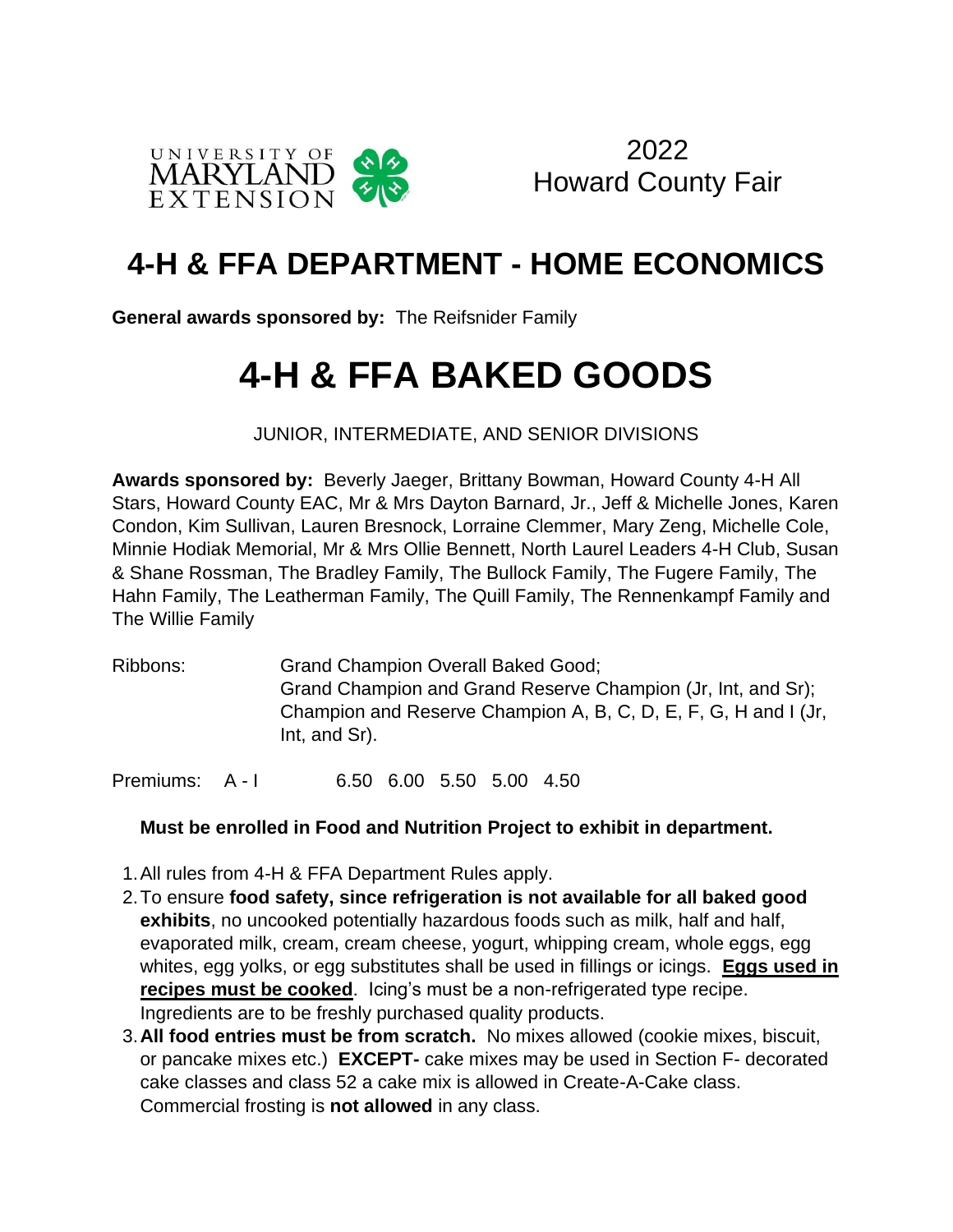- 4.**Each exhibit must have** a 3"x5" card with a "complete recipe including ingredients, measurements, and instructions" of item baked and any fillings or icing. Information is needed to clarify a special taste if questionable and allergic reactions.Recipe's will be removed after judging and shredded by the 4-H Staff.
- 5.All Exhibits must be whole, unsliced. **All cakes must be exhibited with top side up, on heavy cardboard discs, exhibited in plastic cake container. (Provided prior to fair.) Entry tag and recipe card should be securely attached to cake container.** Containers can be picked up during non-perishable and perishable exhibit entry times. (See general rules.)
- 6.**Everything in and on an exhibit must be edible.** Including decorated cake and cupcakes. No cupcake or small loaf liners in any class.
- 7.Bread classes must be baked in standard size loaf pans. (9x5 or 8x4) Mini loaves are **only** acceptable in Section H.
- 8.All eligible quality Grand Champion, Grand Reserve Champion, Champion and Reserve Champion baked goods items will go to the 4-H Bake Auction. All other eligible quality Baked Good entries will be sold at the bake sale. (See general rules.)
- 9. One single sample of entry will be left for viewing. Exhibits will be disposed of when they are no longer visually appealing.
- 10.Gift Baskets are judged on suitable container, originality, attractive, extra's added decorating, cookies, and quick breads, audience for which the gift basket is intended.

### **A - Quick Breads**

- 1. Biscuits Dropped (6)
- 2. Biscuits Rolled (6)
- 3. Biscuits Fancy (6)
- 4. Muffins No cupcake liners Bran (6)
- 5. Muffins No cupcake liners Fruit (indicate kind) (6)
- 6. Muffins No cupcake liners Veg including pumpkin (indicate kind) (6)
- 7. Muffins No cupcake liners Cornmeal (6)
- 8. Coffee Cake, non-yeast (in disposable pan if necessary 8x8 or 9x9 pan)
- 9. Scones, (plain, fruited, or other) (6)
- 10. Corn Bread  $-2$ "x3" pieces (6)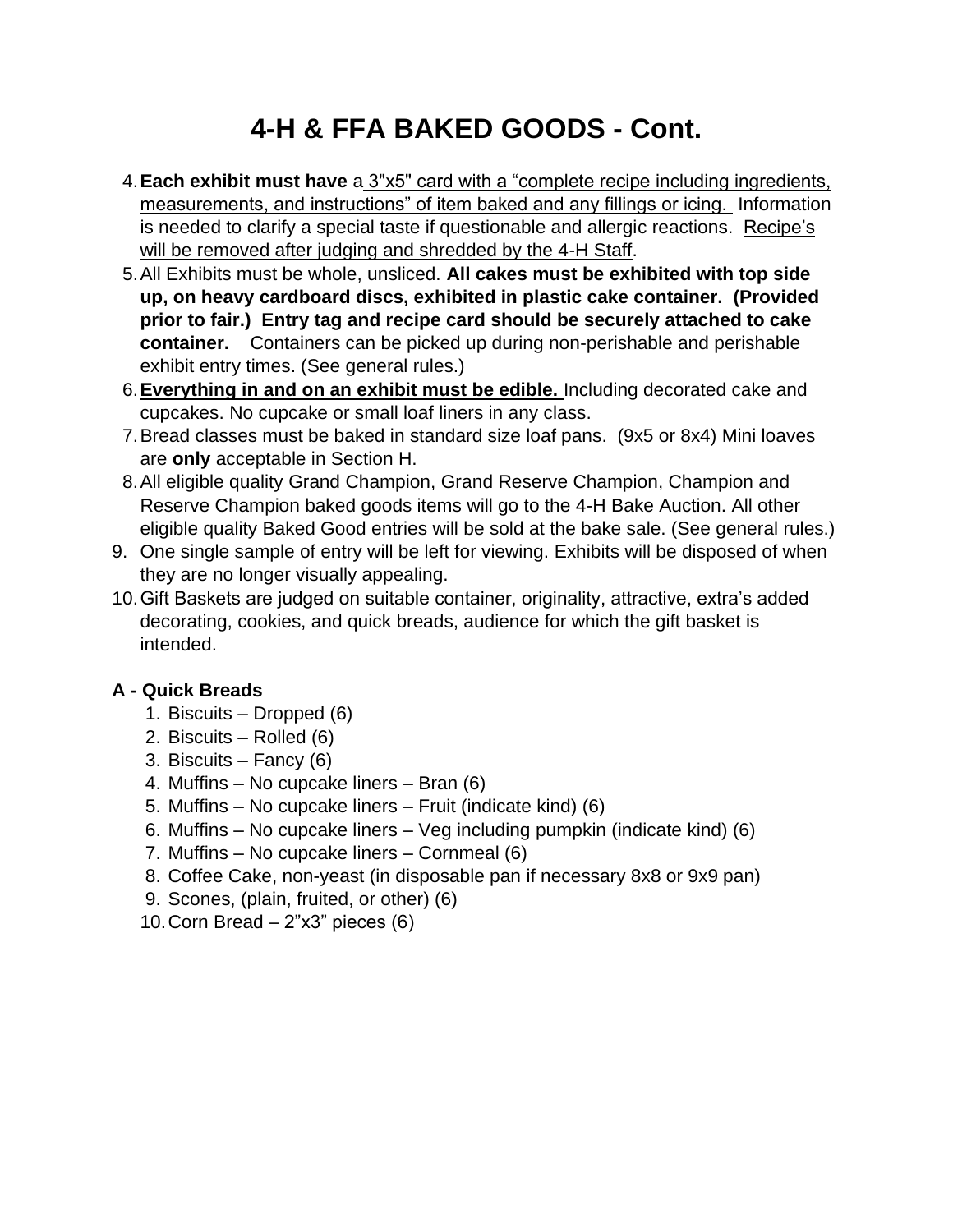#### **B – Cookies (6) No unbaked type (Variations only permitted where noted)**

- 11.Pressed
- 12,Oatmeal variation
- 13.Oatmeal with Raisins
- 14.Chocolate Chip Basic (no nuts)
- 15.Chocolate Chip Variation
- 16.Peanut Butter Basic (no nuts)
- 17.Peanut Butter Variation
- 18.Bar (not brownies) (no frosting) 2"x2" square
- 19.Rolled (with Rolling Pin)
- 20.Dropped, Other
- 21.Brownies (no frosting) chewy 2"x2" square
- 22.Brownies (no frosting) cake like 2"x2" square
- 23.Refrigerator Cookies (sliced and baked)
- 24.Snicker Doodles
- 25.Molded or Shaped (by hand)
- 26.Fancy Cookies (filled, iced, etc)
- 27.Holiday Cookies

#### **C – Quick Loaf Breads (indicate kind) Standard loaf pan (9x5 or 8x4)**

- 28.Fruit Breads
- 29 Plain or Spiced Breads
- 30.Nut Breads
- 31.Vegetable Breads

#### **D – Yeast Breads**

- 32.Coffee Cake, yeast (in disposable pan if necessary 8x8 or 9x9)
- 33.Rolls Sweet Buns (6)
- 34.Rolls Yeast Plain (6)
- 35.Rolls Variety (wheat, bran, rye, onion)
- Standard Loaf Pan (9x5 or 8x4)
- 36.Yeast Breads White Loaf
- 37.Yeast Breads Wheat Loaf
- 38.Yeast Breads Variety (rye, cheese, dill, etc)
- 39.Yeast Breads Sweet dough bread (tea ring, etc)
- 40.Yeast Breads Ethnic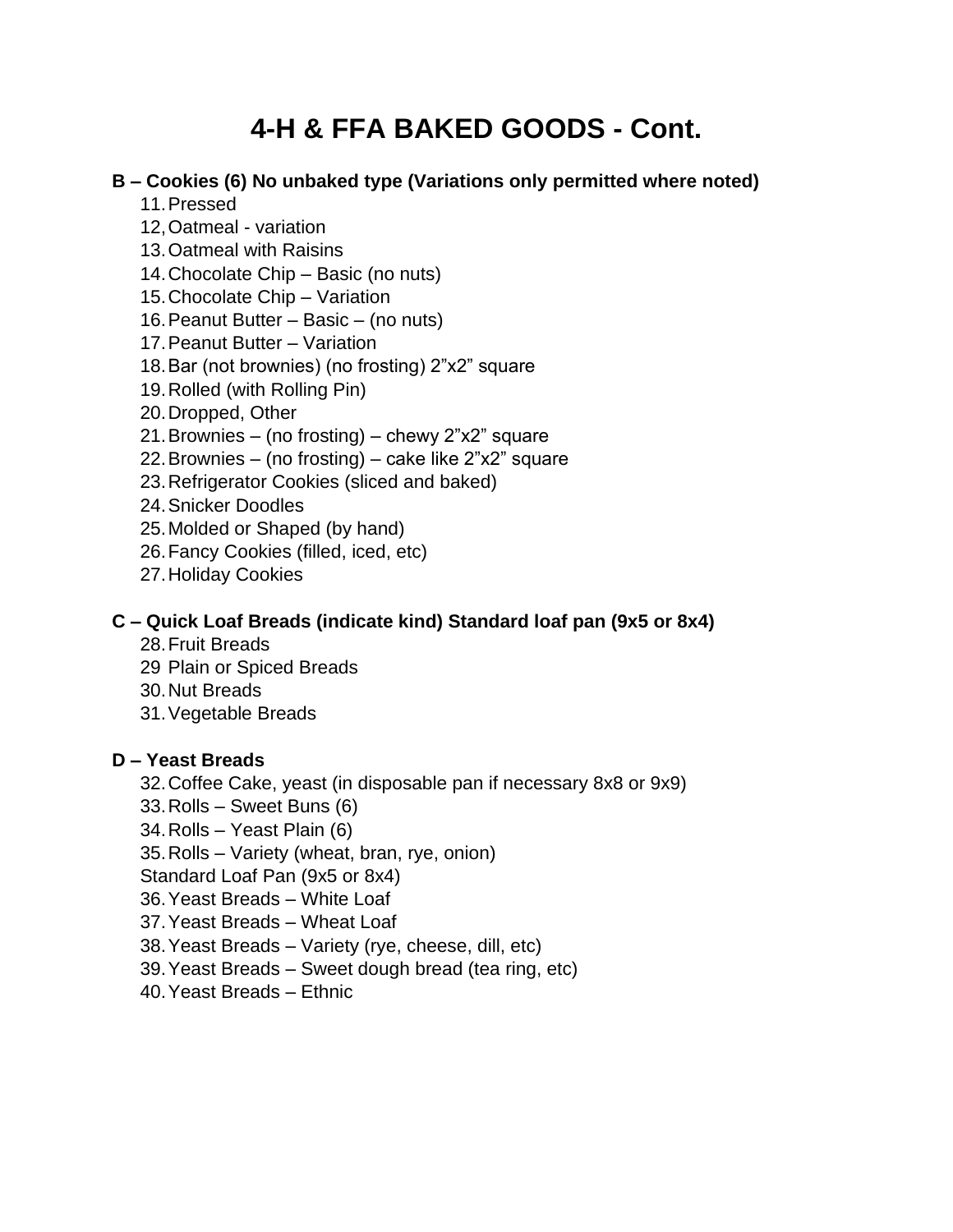**E – Cakes – Not to exceed 10" in diameter. Frost according to weather conditions. No cream cheese, whipped cream frosting, custard, or jelly fillings between layers. NO LOAF PANS or BUNDT PANS.**

- 41.Sponge tube pan, unfrosted
- 42.Angel tube pan
- 43.Chiffon tube pan
- 44.Applesauce tube pan, unfrosted
- 45.White layer frosted (2 layer)
- 46.Yellow layer frosted (2 layer)
- 47.Devils food, Chocolate layer frosted (2 layer)
- 48.Spice layer frosted (2 layer)
- 49.Fruit layer frosted (2 layer)
- 50.Plain Pound Cake (no frosting or unfrosted glaze)
- 51.Flavored Pound Cake
- 52.Create-A-Cake Class Boxed cake mix with additional ingredients. Include recipe
- 53.Cupcakes Yellow (6) No icing or lining
- 54.Cupcakes Chocolate (6) No icing or lining

#### **F - Decorated Cakes (The cake must be baked in an 8" or 9" round/square and/or 9x13" sheet) All decorations must be edible including presentation. Icing/fondant recipes must be from scratch and attached to entry tag. All cakes must be covered and fit within the container provided! Be creative!**

- 55.Cake Decorated with butter cream
- 56. Cake Decorated with fondant
- 57.Creative Decorated Cake
- 58.Decorated Cupcakes (6) No cupcake liners may use fondant or cream icing) (No commercial fondant or icing)

**G - Pies (in disposable 8" or 9" pie pans) No commercial can fillings accepted. Cooked fillings only. No store bought pie crusts - Fruit Cobbler** – All recipes must be from scratch (no mixes allowed) all safety rules apply for this category as stated in rule 4. All cobblers need to come in a disposable container size of 8"x8" or 9"x9" no larger.

- 59.Apple Pie, pastry crust only
- 60.Other Fruit Pie, pastry crust only, no cream filling.
- 61.Fruit Cobbler
- 62.Multi Fruit Cobbler